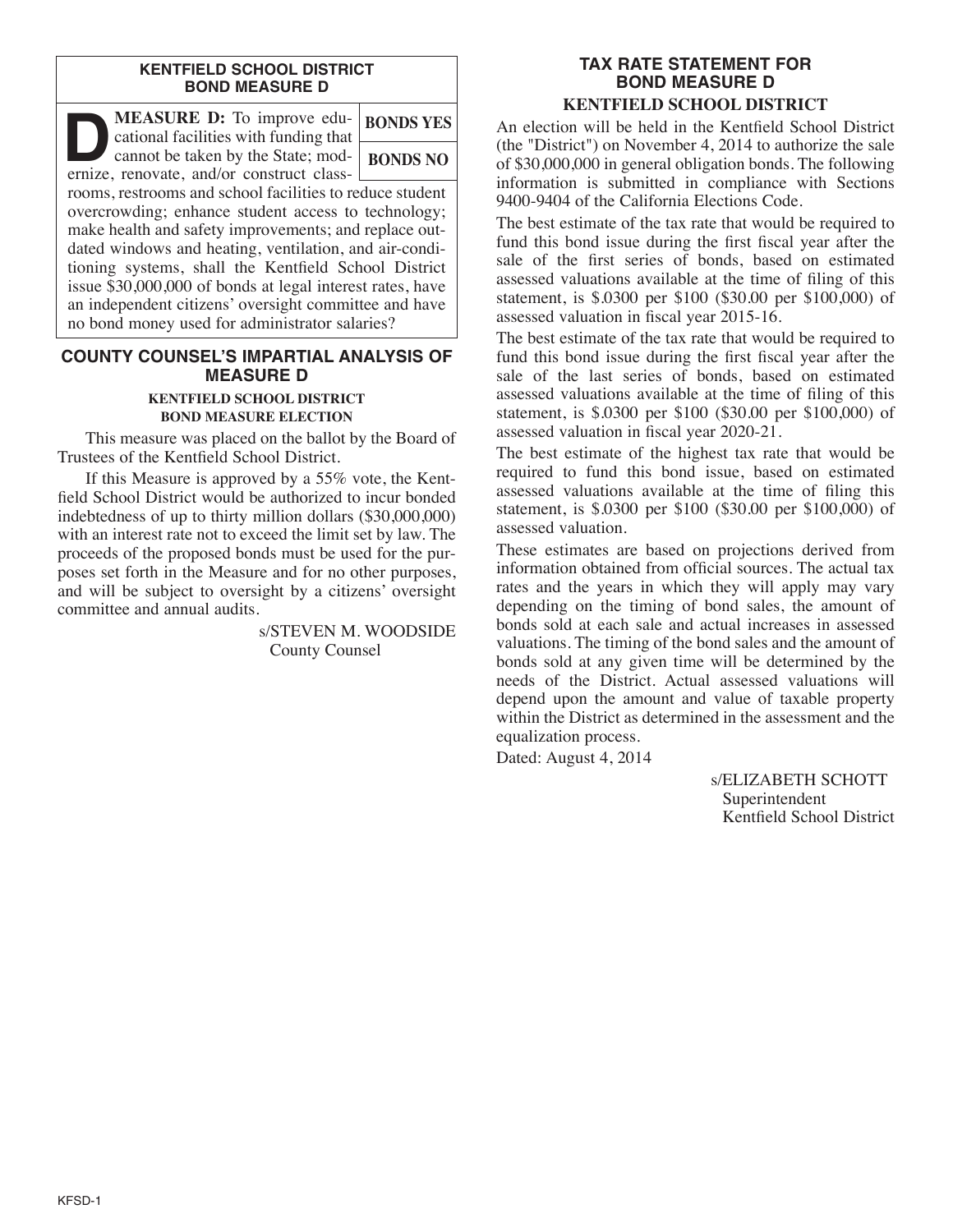## **ARGUMENT IN FAVOR OF BOND MEASURE D**

With highly qualified teachers, small class sizes and challenging academic programs, Bacich Elementary and Kent Middle School are among the best anywhere. Our outstanding schools protect property values for everyone – not just those with kids in schools.

Thanks to our excellent programs, enrollment has grown by 239 students since  $2009 -$  an increase of over  $20\%$ . Student enrollment will continue to increase, and our schools are already being pushed beyond their capacity and relying on portables, threatening the quality of our educational programs. Bacich Elementary was built for 427 students but now houses over 700.

Our schools also need repairs and upgrades to ensure safe and modern learning environments for students. Classrooms and technology infrastructure need to be upgraded to support a modern education. Outdated electrical, heating and ventilation systems are inefficient and costly to operate.

### **Specifically, YES on D will:**

- Add classrooms to relieve student overcrowding
- Replace outdated heating, ventilation and electrical systems for efficiency and savings
- Make accessibility upgrades for students with disabilities to restrooms, playgrounds and school facilities
- Upgrade instructional technology, science classrooms and electrical infrastructure to support modern education

## **Financial Oversight Is Required by Law:**

- All funds stay under local control and are dedicated to our schools and facilities – nothing can be diverted for other purposes
- Independent citizens' oversight and annual audits are required to ensure that funds are spent as promised
- No funds can be used for administrator salaries

We have great schools in Kentfield. Measure D will relieve overcrowding and make needed repairs and upgrades to Kentfield schools, ensuring that our students receive an exemplary, 21st century education and keeping our schools among the best in the state and the nation.

## **Join our community's most respected leaders in voting YES on D for Kentfield Schools!**

## s/CAREY HAGGLUND CONDY

Local Realtor

s/ALVIN W. (MIKE) FARGO

Founding President, Kentfield Schools Foundation s/ALDEN MILLS

Former Navy SEAL Officer, Entrepreneur, KSD Parent

s/ERIN BECKER Community Volunteer

s/ASHLEY FARMER PAFF Trustee, KSD Governing Board, KSD Parent

**NO ARGUMENT AGAINST MEASURE D WAS FILED.**

### **FULL TEXT OF BOND MEASURE D KENTFIELD SCHOOL DISTRICT 2014-15**

**RESOLUTION #1 RESOLUTION OF THE BOARD OF TRUSTEES OF THE KENTFIELD SCHOOL DISTRICT ORDERING AN ELECTION TO AUTHORIZE THE ISSUANCE OF SCHOOL BONDS, ESTABLISHING SPECIFICATIONS OF THE ELECTION ORDER, AND REQUESTING CONSOLIDATION WITH OTHER ELECTIONS OCCURRING ON NOVEM-**

### **BER 4, 2014**

- WHEREAS, in the judgment of the Board of Trustees (the "Board") of the Kentfield School District (the "District"), it is advisable to call an election to submit to the electors of the District the question whether bonds of the District shall be issued and sold for the purpose of raising money for the acquisition or improvement of real property, and the furnishing and equipping of school facilities; and
- WHEREAS, as a result of the approval of Proposition 39 on November 7, 2000, Article XIII A, Section 1, paragraph (b), of the California Constitution ("Article XIII A") provides an exception to the limit on *ad valorem* property taxes on real property for bonded indebtedness incurred by a school district approved by 55 percent of the voters of the district voting on the proposition; and
- WHEREAS, the Board is specifically authorized, upon approval by a two-thirds vote of the Board, to pursue the authorization and issuance of bonds by a fifty-five percent (55%) vote of the electorate on the question whether bonds of the District shall be issued and sold for specified purposes, pursuant to Education Code Section 15264 *et seq*. (the "Act": and
- WHEREAS, pursuant to the California Elections Code, it is appropriate for the Board to request consolidation of the election with any and all other elections to be held on Tuesday, November 4, 2014, and to request the Marin County Registrar of Voters to perform certain election services for the District; and

### NOW, THEREFORE, BE IT RESOLVED, by the Board of Trustees of the Kentfield School District the following:

**Section 1. Call for Election.** The Board hereby orders an election and submits to the electors of the District the question of whether general obligation bonds of the District shall be issued and sold in the maximum principal amount of \$30,000,000 for the purpose of raising money to finance school facilities and property of the District, and paying costs incident thereto, as set forth more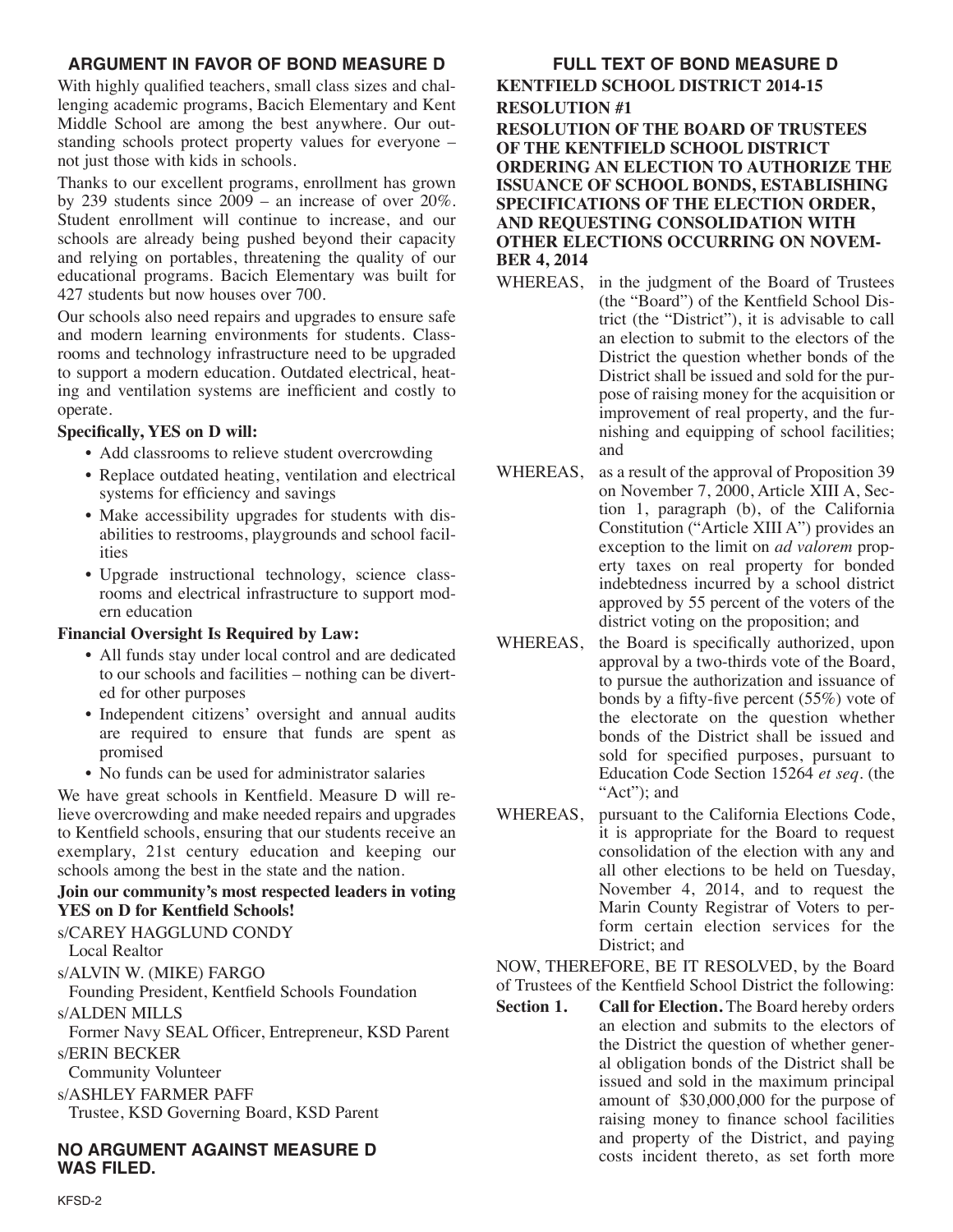fully in the ballot proposition approved pursuant to Section 3. This Resolution constitutes the order of the District to call such election.

- **Section 2. Election Date.** The date of the election shall be November 4, 2014, and the election shall be held solely within the boundaries of the District.
- **Section 3. Purpose of Election; Ballot Proposition.** The purpose of the election shall be for the voters in the District to vote on a proposition, a full copy of which is attached hereto and marked Exhibit A, containing the question of whether the District shall issue the Bonds for the purpose stated therein, together with the accountability requirements of Article XIII A and Government Code Section 53410 and the requirements of Section 15272 of the Act. The Marin County Registrar of Voters (the "County Registrar") is requested to print the Full Text of Measure contained on Exhibit A in the sample ballot pamphlet. As required by Elections Code Section 13247, the abbreviated form of the measure to appear on the ballot is attached hereto and marked as Exhibit B. The Superintendent or her designee is hereby authorized and directed to make any changes to the text of the proposition or this resolution as required to conform to any requirements of Article XIII A, the Act, or the Marin County Registrar of Voters.
- **Section 4. Authority for Election.** The authority for ordering the election is contained in Section 15264 *et. seq*. of the Education Code and Section l, paragraph (b), subsection (3), of Article XIII A. The authority for the specification of this election order is contained in Section 5322 of the Education Code.
- **Section 5. School Facilities Projects.** As required by Article XIII A, the Board hereby certifies that it has evaluated safety, class size reduction, enrollment growth, and information technology needs in developing the list of school facilities projects set forth on Exhibit A.
- **Section 6. Covenants of the Board upon Approval of the Bonds by the Electorate.** As required by Article XIII, Section 15278 of the Act, and Government Code Section 53410, in the event 55 percent of the voters voting in the District approve of the Bonds, the Board shall:
	- 1. conduct an annual, independent performance audit to ensure that the funds have been expended only on the projects listed in Exhibit A;
- 2. conduct an annual, independent financial audit of the proceeds from the sale of the Bonds until all of those proceeds have been expended for the school facilities projects listed in Exhibit A;
- 3. establish and appoint members to an independent citizens' oversight committee in accordance with Sections 15278, 15280, and 15282 of the Act;
- 4. apply the bond proceeds only to the specific purposes stated in the ballot proposition;
- 5. cause creation of accounts into which bond proceeds shall be deposited; and
- 6. cause the preparation of an annual report pursuant to Government Code Sections 53410 and 53411.
- **Section 7. Delivery of this Resolution.** The Clerk of the Board is hereby directed to send a copy of this Resolution to the Marin County Superintendent of Schools, the County Registrar and the Marin County Clerk of the Board of Supervisors.
- **Section 8. Consolidation of Election.** The County Registrar and the Marin County Board of Supervisors are hereby requested to consolidate the election ordered hereby with any and all other elections to be held on November 4, 2014, within the District.
- **Section 9. Ballot Arguments; Tax Rate Statement.** Any and all members of this Board are hereby authorized to act as an author of any ballot argument prepared in connection with the election, including a rebuttal argument. The Superintendent, President of the Board, or their designees, are hereby authorized to execute any Tax Rate Statement or other document and to perform all acts necessary to place the bond measure on the ballot.
- **Section 10. Elections Code.** Pursuant to Section 5303 of the Education Code and Section 10002 of the Elections Code, the Board of Supervisors of Marin County, is requested to permit the Registrar of Voters to render all services specified by Section 10418 of the Elections Code relating to the election, for which services the District agrees to reimburse Marin County in full upon presentation of a bill, such services to include the mailing of the sample ballot and tax rate statement (described in Section 9401 of the Elections Code).
- **Section 11. Agreement.** The Superintendent is authorized and directed to execute the agreements on file with Jones Hall, A Professional Law Corporation, which firm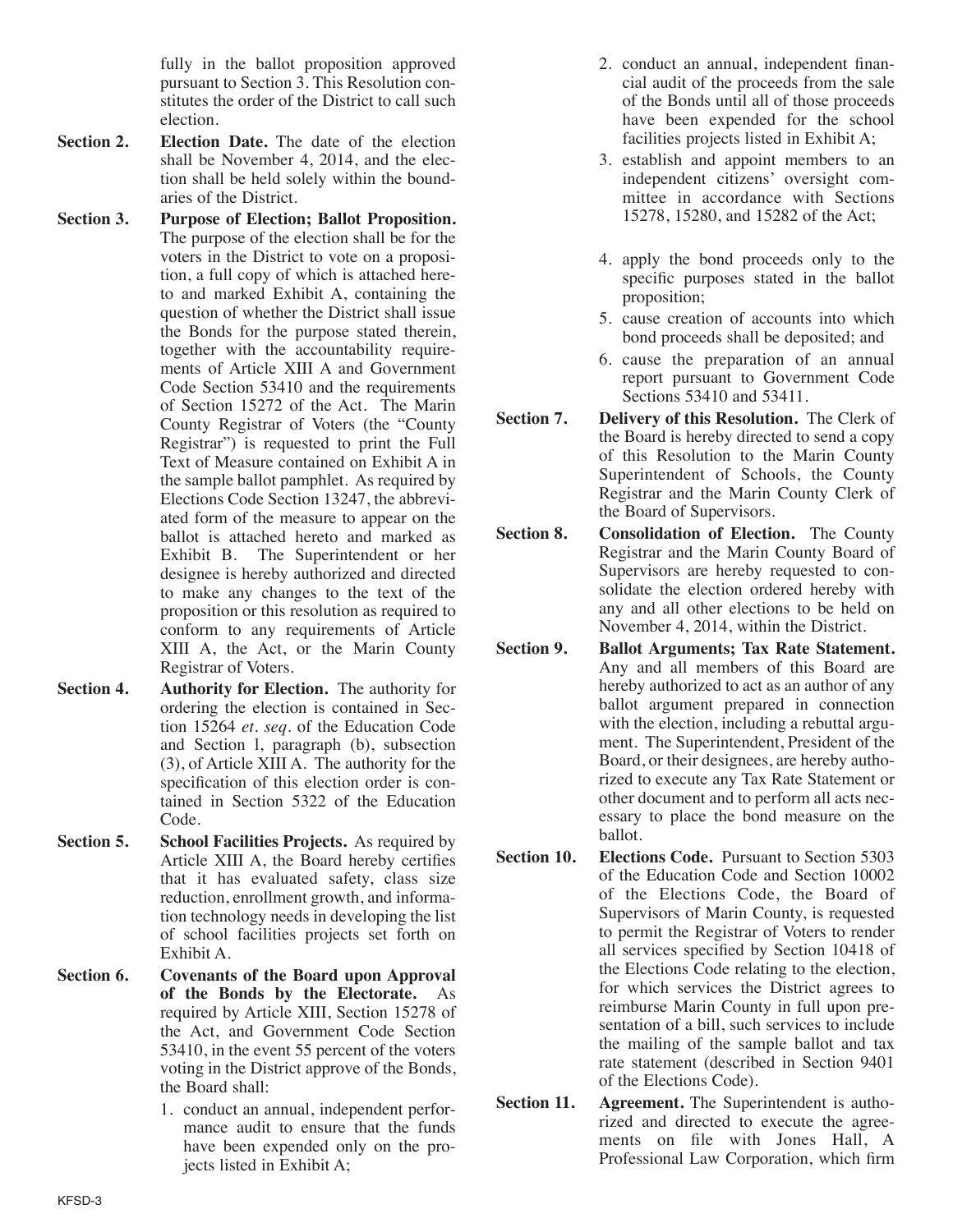is appointed hereby to perform bond and disclosure counsel services in regard to the Bonds, and Isom Advisors, a Division of Urban Futures Inc. which firm is appointed to perform financial advisory services in regard to the Bonds.

**Section 12. Effective Date.** This resolution shall take effect on and after its adoption.

PASSED AND ADOPTED by the Board of Trustees of the Kentfield School District the 1st day of August, 2014.

> s/ASHLEY PAFF Clerk

#### CLERK'S CERTIFICATE

I, Ashley Paff, Clerk of the Board of Trustees of the KENTFIELD SCHOOL DISTRICT, hereby certify that the foregoing is a full, true, and correct copy of Resolution #1 adopted at a regular meeting place thereof on the 1st day of August, 2014, of which meeting all the members of said Board of Trustees had due notice and at which a majority thereof were present, and that at said meeting said resolution was adopted by the following vote:

(List Board Member names in appropriate space, 4 votes required for adoption)

| AYES:                     |                   |
|---------------------------|-------------------|
| Juli Kauffman             |                   |
| Ashley Paff               |                   |
| Ross McKenna              |                   |
| Cynthia Roenisch          |                   |
| Heather McPhail Sridharan |                   |
| <b>NOES:</b>              | $\mathbf{\Omega}$ |
| <b>ABSENT:</b>            | 0                 |
| <b>ABSTENTIONS:</b>       |                   |

An agenda of said meeting was posted at least 24 hours before said meeting at 750 College Ave., Kentfield, California, a location freely accessible to members of the public, and a brief general description of said resolution appeared on said agenda.

I further certify that I have carefully compared the same with the original minutes of said meeting on file and of record in my office; that the foregoing resolution is a full, true and correct copy of the original resolution adopted at said board meeting and entered in said minutes; and that said resolution has not been amended, modified or rescinded since the date of its adoption, and the same is now in full force and effect.

Dated:August 1, 2014

s/ASHLEY PAFF

Clerk of the Board of Trustees of the Kentfield School District

### **EXHIBIT A BALLOT MEASURE FULL TEXT OF MEASURE**

This proposition may be known and referred to as the Kentfield School District General Obligation Bond of 2014, or Measure D.

#### BOND AUTHORIZATION

By approval of this proposition by at least 55% of the registered voters voting on the proposition, the Kentfield School District (the "District") shall be authorized to issue and sell bonds of up to \$30,000,000 in aggregate principal amount to provide financing for the specific school facilities projects listed in the Bond Project List below, and in order to qualify to receive State matching grant funds, subject to all of the accountability safeguards specified below.

#### ACCOUNTABILITY SAFEGUARDS

The provisions in this section are specifically included in this proposition in order that the District's voters and taxpayers may be assured that their money will be spent wisely to address specific facilities needs of the District, all in compliance with the requirements of Article XIII A, Section  $1(b)(3)$  of the State Constitution, and the Strict Accountability in Local School Construction Bonds Act of 2000 (codified at Education Code Sections 15264 and following).

Evaluation of Needs. The Board of Trustees hereby certifies that it has evaluated safety, class size reduction and information technology needs in developing the Bond Project List.

Limitation on Use of Bond Proceeds. The State of California does not have the power to take locally approved school district bond funds for any State purposes. The Constitution allows proceeds from the sale of bonds authorized by this proposition to be used only for the construction, reconstruction, rehabilitation, or replacement of school facilities listed in this proposition, including the furnishing and equipping of school facilities, or the acquisition or lease of real property for school facilities, and not for any other purpose, including teacher and administrator salaries and other school operating expenses. Proceeds of the bonds may be used to pay or reimburse the District for the cost of District staff only when performing work on or necessary and incidental to the bond projects.

Independent Citizens' Oversight Committee. The Board of Trustees shall establish an independent Citizens' Oversight Committee (pursuant to Education Code Section 15278 and following), to ensure bond proceeds are spent only for the school facilities projects listed in the Bond Project List. The committee shall be established within 60 days of the date on which the Board of Trustees enters the election results on its minutes.

Annual Performance Audits. The Board of Trustees shall conduct an annual, independent performance audit to ensure that the bond proceeds have been expended only on the school facilities projects listed in the Bond Project List.

Annual Financial Audits. The Board of Trustees shall conduct an annual, independent financial audit of the bond proceeds (which shall be separate from the District's reg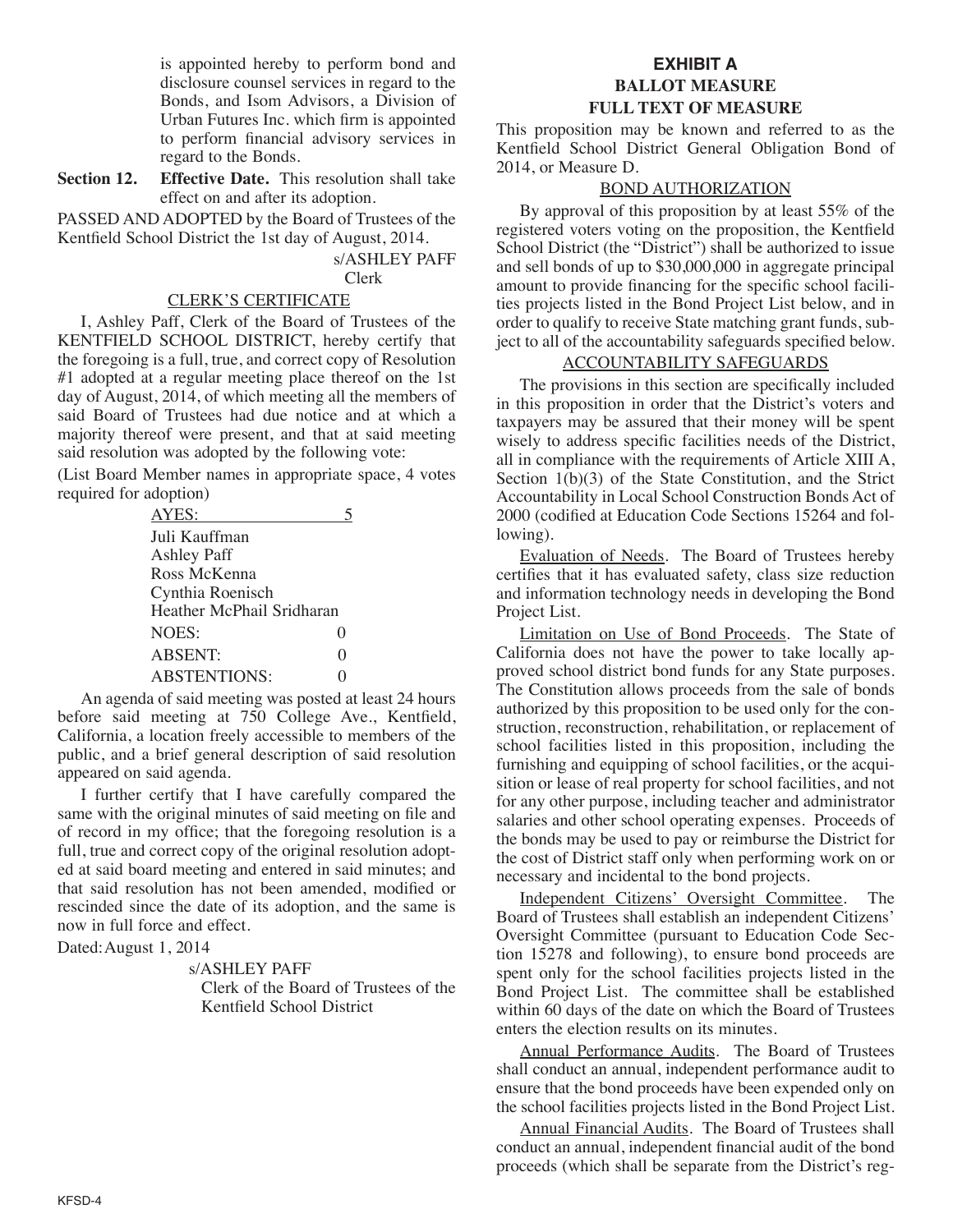ular annual financial audit) until all of those proceeds have been spent for the school facilities projects listed in the Bond Project List.

Special Bond Proceeds Account; Annual Report to Board. Upon approval of this proposition and the sale of any bonds approved, the Board of Trustees shall take actions necessary pursuant to Government Code Section 53410 and following to establish an account in which proceeds of the sale of bonds will be deposited. As long as any proceeds of the bonds remain unexpended, the Superintendent or the Chief Business Official of the District (or such other employee as may perform substantially similar duties) shall cause a report to be filed with the Board no later than December 31 of each year, commencing December 31, 2015, stating (1) the amount of bond proceeds received and expended in that year, and (2) the status of any project funded or to be funded from bond proceeds. The report may relate to the calendar year, fiscal year, or other appropriate annual period as such officer shall determine, and may be incorporated into the annual budget, audit, or other appropriate routine reports to the Board.

### FURTHER SPECIFICATIONS

Specific Purposes. All of the purposes enumerated in this proposition shall be united and voted upon as one single proposition, pursuant to Education Code Section 15100, and shall constitute the specific purposes of the bonds, and proceeds of the bonds shall be spent only for such purposes, pursuant to Government Code Section 53410.

Joint Use. The District may enter into agreements with the County of Marin or other public agencies or nonprofit organizations for joint use of school facilities financed with the proceeds of the bonds in accordance with Education Code Section 17077.42 (or any successor provision). The District may seek State grant funds for eligible joint-use projects as permitted by law, and this proposition hereby specifies and acknowledges that bond funds will or may be used to fund all or a portion of the local share for any eligible joint-use projects identified in the Bond Project List or as otherwise permitted by California State regulations, as the Board of Trustees shall determine.

Rate of Interest. The bonds shall bear interest at a rate per annum not exceeding the statutory maximum, payable at the time or times permitted by law.

Term of Bonds. The number of years the whole or any part of the bonds are to run shall not exceed the legal limit, though this shall not preclude bonds from being sold which mature prior to the legal limit.

#### BOND PROJECT LIST

The Bond Project List below describes the specific projects the Kentfield School District proposes to finance with proceeds of the bonds. Listed projects will be completed as needed at a particular school site according to Board-established priorities, and the order in which such projects appear on the Bond Project List is not an indication of priority for funding or completion. The final cost of each project will be determined as plans are finalized, construction bids are awarded, and projects are completed. Certain construction funds expected from non-bond sources, including State grant funds for eligible projects, have not yet been secured. Until all project costs and funding sources are known, the Board of Trustees cannot determine the amount of bond proceeds available to be spent on each project, nor guarantee that the bonds will provide sufficient funds to allow completion of all listed projects. Completion of some projects may be subject to further government approvals by State officials and boards, to local environmental review, and to input from the public. For these reasons, inclusion of a project on the Bond Project List is not a guarantee that the project will be funded or completed. The Board of Trustees may make changes to the Bond Project List in the future consistent with the projects specified in the proposition.

Unless otherwise noted, the projects in the Bond Project List are authorized to be completed at each or any of the District's sites, as shall be approved by the Board of Trustees:

Improve and Enhance Student Instructional Spaces

- Renovate, repair, construct and/or upgrade classrooms, restrooms and other school district facilities.
- Improve technology infrastructure, including, wiring upgrades, acquiring computers, audio-visual equipment, and other electronic equipment.
- Construct, reconstruct and rehabilitate playgrounds and playfields in accordance with Federal and State mandated safety regulations.
- Modernize/renovate classrooms to meet 21st century educational standards
- Replace portables with permanent classrooms
- Acquire/purchase land/property
- Upgrade, renovate, and equip science instructional facilities, multipurpose rooms and community use facilities, food service facilities, library/media centers, and other school facilities.
	- Improve Health and Safety
- Federal and State mandated Americans with Disabilities Act (ADA) accessibility upgrades including site access, parking, staff and student restrooms, relocation of some existing electrical devices, drinking fountains, playground equipment, walkways, etc.
- Improve fire safety and life safety systems, such as alarms, smoke/fire detection systems, sprinklers, etc.
- Improve student and traffic safety through the repair, reconfiguring of parking and vehicle access to school sites, including off-street parking areas, pickup/drop-off areas, ingress/egress, and signage.
- Repair, replace and/or upgrade paved surfaces, turf, and other grounds to eliminate safety hazards and improve outside instructional areas. Improve Energy Efficiency
- Repairing or replacing outdated heating, ventilation and air-conditioning systems
- Install energy saving systems